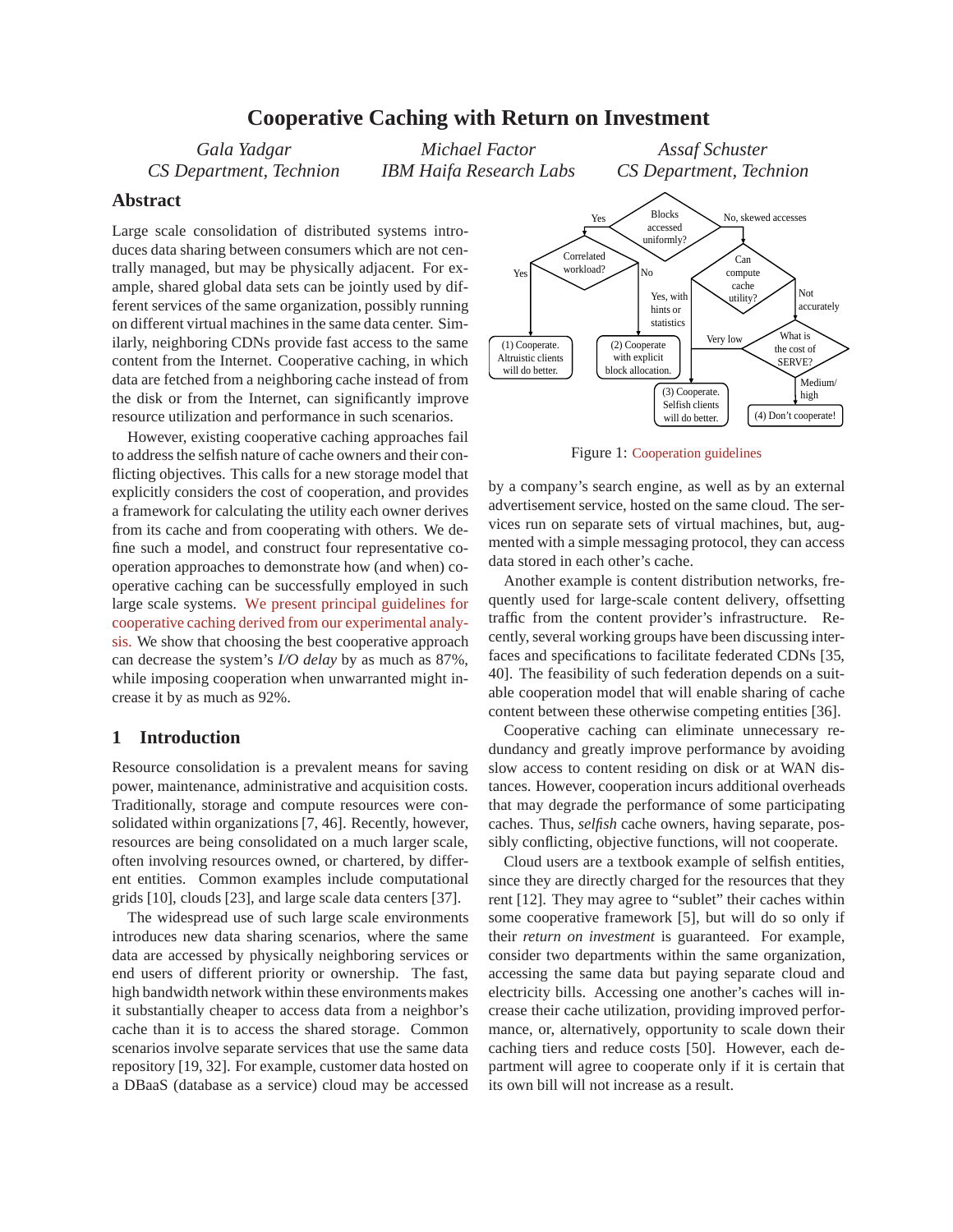Existing frameworks for cooperative storage caching were designed for centrally owned caches, with the goal of minimizing global I/O response time [14, 17, 25, 28, 41, 44], and lack *incentives* for selfish cache owners to cooperate. While selfishness is well-studied in the network domain [13, 27, 39, 49], the corresponding peer-to-peer mechanisms deal with short term cooperation. We will show in our analysis that these mechanisms are insufficient for efficient cooperation in stateful systems such as caches. At the same time, existing theoretical models for cooperation are computationally hard [45] and impractical for managing large scale dynamic systems.

The above limitations of existing approaches call for a new storage model. Such a model should satisfy two requirements: an explicit accounting for the **cost** of cooperation, and a way to compute the true **utility** provided by a cache in a collaborative system. This will allow cache owners to calculate their **return on investment**, by weighing both the work invested in cooperation and its effect on individual performance.

Our contribution is threefold. First, we define a new storage model that satisfies the above requirements. Second, we present four novel caching approaches whose variations cover a range of client behaviors, from selfish to *altruistic*, where clients always cooperate. Third, from the extensive analysis of these approaches, we derive basic rules of thumb for cooperative caching. These rules, depicted in Figure 1, expose the potential benefits and limitations of cooperation with selfish clients. For example, we show that choosing the best cooperative approach can decrease the time spent on I/O by as much as 87%, while imposing cooperation when unwarranted can as much as double this time.

The rest of this paper is organized as follows. In Section 2, we motivate our new cooperative storage model, and formalize its operations and costs. We introduce our new cooperative approaches in Section 3, and describe our evaluation methodology in Section 4. We present our results and analysis in Section 5, with additional design considerations in Section 6. We discuss related work in Section 7, and conclude in Section 8.

### **2 Cooperative Storage Model**

Traditionally, cooperative caching was considered in systems with central ownership and management. Accordingly, the goal of cooperative global memory management algorithms was to optimize the entire system's I/O response time [14, 17, 25, 28, 41]. However, in the emerging resource consolidation models, caches belong to different owners and administrative domains, and should primarily be used for the purpose and benefit of their owners. Therefore, a new storage model is required, that addresses caches as *selfish* entities, which cooperate with one another only if the *benefit* of doing so exceeds the *cost*. In



Figure 2: Cooperative storage model and operations

this section, we describe the two key requirements from such a model, followed by a formal definition of our proposed model and its operations. We refer to selfish cache owners as *clients*, while *server* refers to the system's centrally owned, shared, cache.

#### **2.1 Service Cost**

Previous research on cooperative caching focused on how cooperation affects the hit rate of participating caches, and consequently, on determining which data blocks to store in each cache. In this study, we consider, for the first time, the cost incurred on the *serving* cache; its CPU must initiate a copy of the requested data block, after which the network transfer takes place in the background, involving its NIC and possibly its DMA engine. This cost is usually negligible when compared to the cost of the disk or Internet access that the service replaces. However, the cost is incurred on the serving cache, while the benefit is gained by its peer. Thus, this cost may prevent selfish cache owners from participating in a cooperative caching scheme.

Therefore, the first requirement of the new model is to explicitly define a SERVE operation, similar to the way existing models define READ and WRITE. The cost of SERVE should be explicitly stated in terms of the cache owner's objective function, allowing it to choose whether to perform the operation. The cost of existing I/O operations is usually defined in terms of the disk accesses, network transfers, and queuing delays they incur. We describe the cost of SERVE for a few prevalent objective functions.

When the objective is to minimize I/O response time or application run time, the cost of SERVE is the *service delay* – the delay in its own compute tasks incurred by a client while its CPU is busy serving peer requests. The delay may be shorter if the client's CPU is idle, waiting for I/O, when the request arrives. Another cost, which is out of this paper's scope, is the additional energy consumed by the CPU when serving a peer, no matter when the request arrives – either the CPU was busy doing actual work and must now do the work of serving the request, or it was in an idle, "sleep" state, and must now "wake up" before its I/O operation is complete. This cost is regularly considered in the context of ad hoc networks of battery operated devices [49]. It is also closely related to objectives such as *Energy productivity* [3, 22] which are used to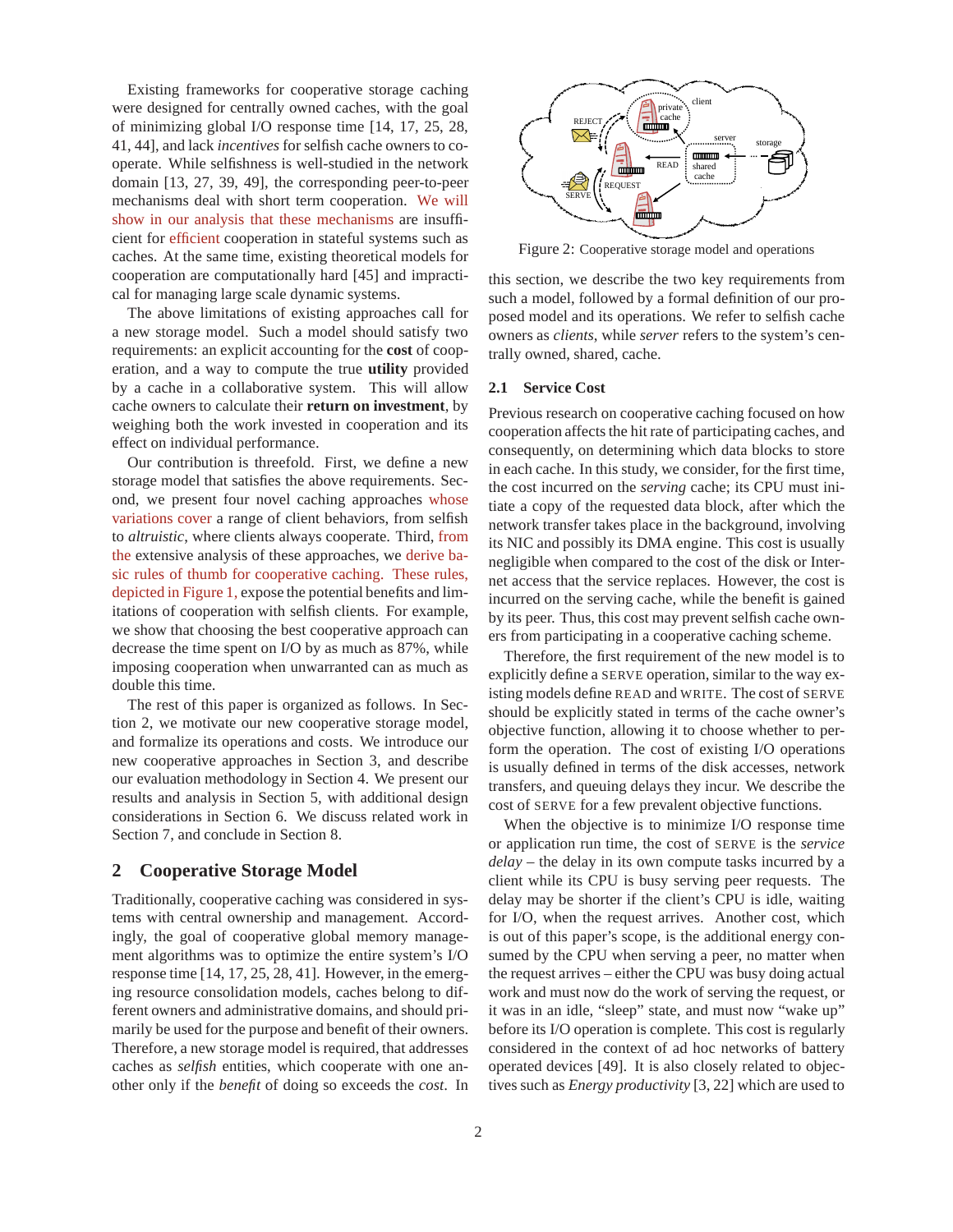characterize individual applications' performance in data centers.

Serving peer requests consumes the client's upload bandwidth, whose cost implicitly motivates BitTorrent's "tit for tat" policy [13]. We elaborate on the relationship between upload bandwidth limitations and download objectives in Section 4.1. Finally, when a SERVE is performed to benefit a competing business as in the federated CDN vision, the financial implications should be carefully calculated and incorporated into its cost.

#### **2.2 Utility**

Cache owners should be able to compare the cost incurred by cooperation to the benefit it entails. Thus, the second requirement is that a client be able to measure the utility it derives from the content of its own cache, as well as the utility it can derive from remote caches. We define the *utility* of a cache as the savings in I/O cost achieved by using the cache. These savings depend on the cache content as well as on the various I/O costs in each particular storage setting. Selfish clients aim to cooperate iff U tility (private cache content without cooperation)  $\lt$ 

- $[Utility$  (private cache content with cooperation)<sup>1</sup>
- $+ *Utility*$  (content accessed from remote caches)
- − Cost (total accesses to remote caches)
- $-Cost$  (total SERVES to peers)].
- 

The system's incentive mechanism may include some form of credit transfer for each cooperative transaction between pairs of clients. In that case, the utility of each such transaction can be computed on the basis of the change in cache content and credit transfer of that transaction.

To compute the utility of a cache, its owner must be familiar with the relative costs of operations in the system, e.g., *how expensive is a disk access compared to an access to a peer cache*. In addition, it must be able to evaluate the data blocks stored in the cache – the expected hit rate derived from the cache's contents for the duration of cooperation. Hit rate can be calculated, for example, on the basis of query execution plans in relational databases, or other forms of application hints [38] and workload attributes [46]. When accurate hints are unavailable, the hit rate can be estimated via methods such as statistics gathering in separate queues [21] or ghost caches [15], analytic models [50] and active sampling [23].

Two parameters determine the selfish behavior of a client. One is the decision which blocks to cache, and the other is the decision which blocks to SERVE. Figure 3 depicts the schematic *scale of selfishness*, which is affected by these two parameters. At one end, perfectly altruistic clients cooperate entirely according to the system's global objective. At the other end, perfectly selfish clients cooperate strictly according to the above inequality. We ex-





Figure 3: Parameters that affect client selfishness. Selfish clients aim to minimize the work they do for others and to cache the blocks most valuable to them.

pect most realistic implementations to reside throughout this parameter space, indicating that clients may be willing to risk some extra costs for potential benefits in the future. We expect the clients' behavior to be affected, for example, by their ability to predict their utility, the system's ability to guarantee the expected benefit from cooperation, their trust in their peers, etc. We discuss the relative importance of the two parameters in the following sections.

A model based on costs and utilities is particularly appealing in the context of cloud environments. Cloud services are explicitly priced, and users are expected to continuously analyze their costs, benefits, and alternatives, to determine their required resources and SLAs [9, 12, 23, 43, 50]. They can leverage the same calculations to estimate their utility from cooperation. In addition, cloud providers may enhance their services by providing a framework for cooperation, thus increasing the utility customers can derive from their resources.

#### **2.3 Model Definitions**

Our model, depicted in Figure 2, consists of several clients with access to a shared, centrally owned, storage server. Clients are separate, possibly virtual, machines, each with a private cache. For simplicity, we assume that each client is running a single service or application.<sup>2</sup> The server provides access to data residing on persistent *storage*, either on a disk attached to it or on the Internet. It also manages its own cache of blocks fetched from the storage.

In addition, clients may access blocks stored in caches of neighboring clients, called *peers*. We assume that the clients and server are placed at uniform distances, in terms of access time, from one another, while the storage is much further away. The clients and the server can be trusted in terms of data integrity and adherence to caching and cooperation protocols. However, clients are *autonomous* – they decide whether to *participate* in the protocol, according to their selfish objectives.

The basic I/O operation in our model is READ, with which clients fetch blocks from the server. We add to it three cooperative operations. On a cache miss, a client may REQUEST a block from one of its peers. The peer either SERVES the request, sending the block to the re-

<sup>&</sup>lt;sup>2</sup>In the following, we use the term 'application' to distinguish it from the service caches perform when sharing their data blocks.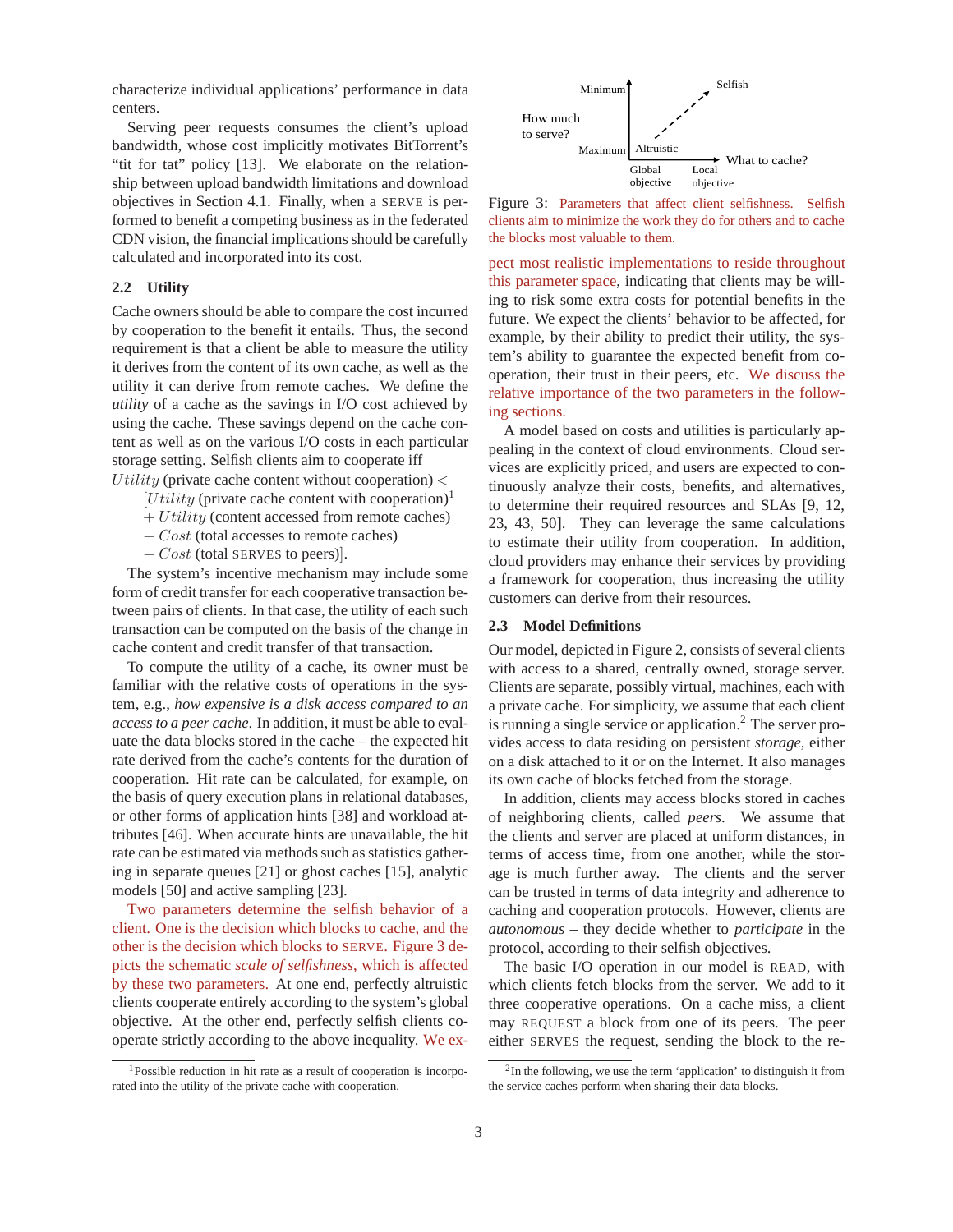questing client, or REJECTS the request. The cooperative operations can be implemented by a simple messaging protocol, and do not depend on the client's physical location. The decisions whether to SERVE or REJECT a request, and whether to store or discard SERVED blocks, are not defined by the operation. Rather, they depend on the cooperative caching approach adopted by the clients.

Our model defines three basic costs, whose values are determined by the clients' objective functions:

 $-C_{net}$  is the cost of performing a local network transfer. This cost is incurred on a client whenever it receives a block from the server cache or from a peer.

 $-C_{storage}$  is the cost of performing a disk or Internet access. Since all data blocks first arrive at the server cache, even if they are not stored there, the cost incurred by a client for bringing a block from persistent storage is  $C_{storage} + C_{net}.$ 

 $-C_{serve}$  is the cost incurred by a client when it serves a peer request. We assume that the cost of sending or rejecting a request is negligible.

We focus our analysis on minimizing application run time, and use the following terms. The *average I/O response time* of a client is the average time this client waits for a block required by its application. The *service delay* is the total delay imposed on a client's computation while the CPU is busy serving peer requests. To compute the *average service delay*, we divide the client's service delay by the number of its own block accesses. The *average I/O delay* is the sum of average I/O response time and average service delay. It represents the average time a client "wastes" on I/O operations. The server is centrally owned, and is therefore not considered a selfish entity. Its objective is to minimize the overall I/O delay in the system.

### **3 Caching Approaches**

We first describe state-of-the-art caching approaches optimized for multiple clients. We use those approaches to define the baseline performance achievable without cooperation. We then describe our cooperative approaches. We suggest four approaches for coordination and management of the cooperating clients, with an increasing degree of selfishness. A cooperative caching algorithm is composed of two logical components. The *cache management component* is responsible for allocation and replacement. The *cooperation component* is responsible for selecting peers to REQUEST blocks from, and for deciding whether to SERVE or REJECT peer requests. Parts or all of the logic of the different components can be implemented at the server or the clients, depending on the algorithm. Figure 4 summarizes the characteristics of our cooperative policies, and places them on the scale between selfish and altruistic.

#### **3.1 Noncooperative Approaches**

The purpose of cooperative caching is to improve cache utilization by *exclusivity* – eliminating data redundancy between client caches. Therefore, our cooperative approaches are also designed to eliminate redundancy between the client and server caches. To evaluate their efficiency, we compare them to three non-cooperative approaches that vary in their degree of exclusivity.

With **LRU** replacement, the least recently used block in the cache is evicted to make room for a new block. LRU is an *inclusive* policy, thus blocks can be stored in both client and server caches. The second policy, **ARC** [20], distinguishes between new blocks that are stored for a trial period in the L1 list, and useful blocks that have been seen more than once and are stored in the main, L2 list. Metadata of recently evicted blocks is stored in a dedicated *ghost cache*. In ARC, the server is responsible for achieving exclusivity: when serving a READ request, it probabilistically decides whether to cache the block, or to PROMOTE [20] it to the requesting client's cache. The PROMOTE operation does not incur an additional cost over the cost of the READ request that triggered it.

The third policy,  $MC^2$  [48], uses application hints to divide blocks into *ranges*, each with a known access frequency and pattern. Cache partitions are allocated to ranges in one of the cache levels, according to the access frequency of their blocks, and managed according to their access patterns. Clients achieve exclusivity by using two operations: they DEMOTE [47] evicted blocks by sending them to the server for second level caching. In addition, they request some blocks by using READ-SAVE (instead of READ), indicating that they do not wish to store them, instructing the server to keep them in its cache. Demoting a block requires an additional network transfer, thus the cost of DEMOTE is  $C_{net}$ . In contrast, READ-SAVE incurs the same cost as the READ it replaces.

#### **3.2 Cooperative Distributed Hash Table**

C-DHT is constructed for perfectly *altruistic* clients. It serves to test the applicability of distributed storage techniques to caching. The cooperation component generates a hash key for each block, and distributes the key space evenly so that each client is responsible for an agreed upon portion of the keys, as in Chord [42]. Clients request blocks from the responsible peer, which in turn always serves requests that hit in its cache. If a request is rejected, the client fetches the block from the server.

Cache management is based on **Demote** [47], the exclusive version of LRU, with the restriction that clients only store blocks they are responsible for. When a block is requested by a peer, it is moved to the MRU position, as if it was locally accessed by the client. If a client is responsible for more blocks than can fit in its cache, then the LRU blocks are DEMOTED to the server upon evic-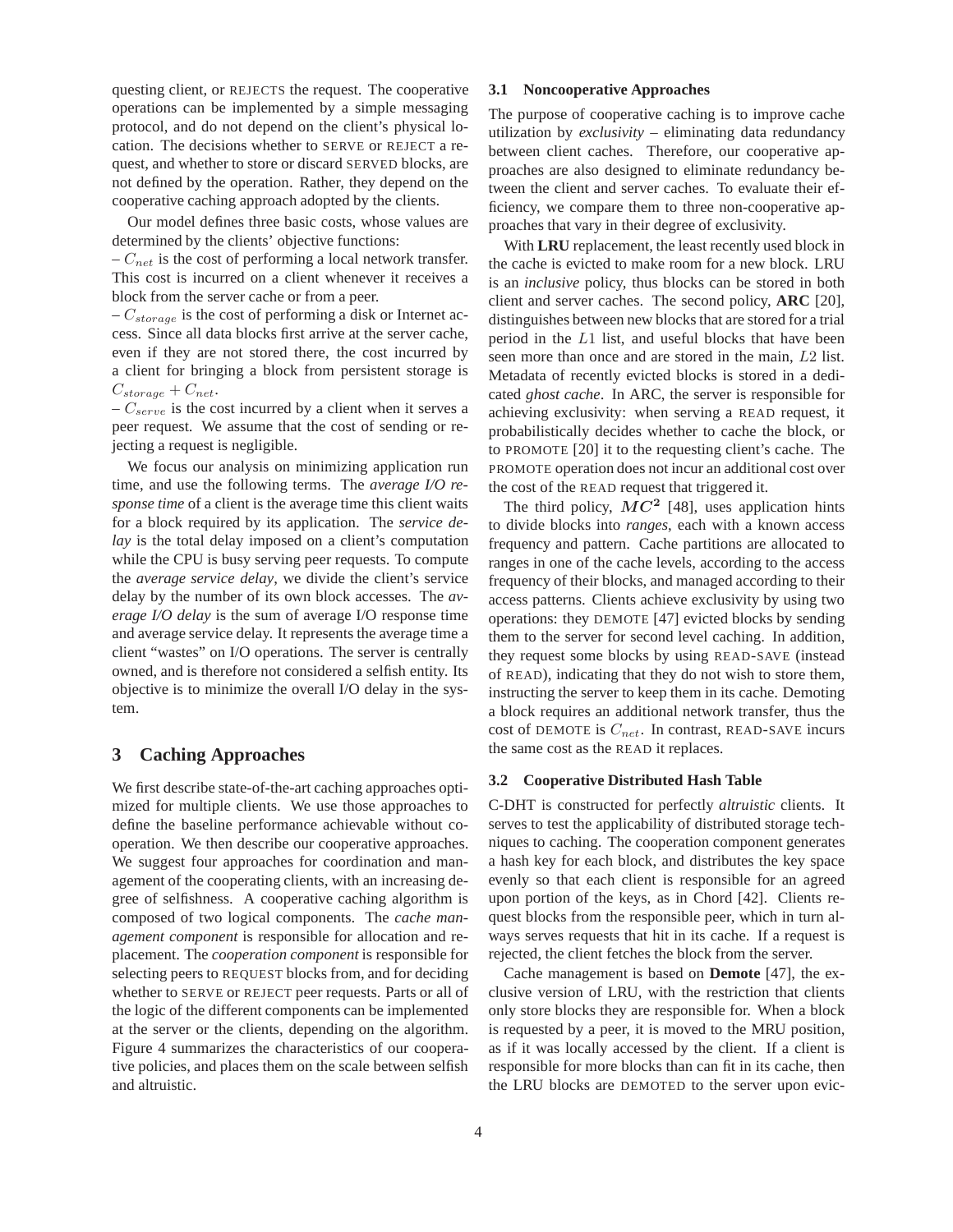

tion. The server only stores blocks DEMOTED to it, or blocks requested by clients not responsible for them. This guarantees perfect exclusivity between all caches in the system.

Clients dedicate a small, *private*, portion of their cache to an LRU partition of recently accessed blocks. This allows clients to duplicate blocks other clients are responsible for, if they are now being used repeatedly. We experimented with various sizes of this partition, but omit the details for lack of space. We fixed its size at 3 blocks for the TPCH workloads, and at 20% the size of the client cache for the OLTP and video workloads. Alternatively, this size can be adjusted dynamically at run time [24].

#### **3.3 Peer-to-Peer Cooperative Caching**

C-P2P is constructed for moderately *selfish* clients. It adapts peer-to-peer techniques, and specifically BitTorrent [13], to storage caching. In BitTorrent, peers query a dedicated *tracker* to learn about other peers downloading the same file. The set composed of such peers is called a *swarm*. Peers upload data to peers in a *tit for tat* manner, favoring peers that upload to them.

In C-P2P, the server tracks accesses and DEMOTES to each block range. All clients that currently cache blocks from each range compose its *swarm*. Clients periodically query the server for the swarms of the ranges they currently access. On a cache miss, a client requests the block from a random peer in the swarm of the block's range. If the request is rejected, then another random peer is chosen from the swarm. If  $max_p$  requests are rejected, then the block is fetched from the server.

As in BitTorrent's tit for tat policy, clients maintain a counter which serves as a *credit balance* with each of their peers. A peer's balance is incremented whenever a block is received from that peer, and decremented whenever a block is sent to that peer. Clients serve peer requests that hit in their cache only if that peer's balance is within limits. A non zero *account limit* allows peers to initialize cooperation in the first place, as the receiving peer may accumulate some negative credit. Similarly, a peer may accumulate positive credit to use for future requests.

Cache management is based on Demote, and peer requests move blocks to the MRU position in a client's cache. Blocks received from peers are stored in a private partition similar to that in C-DHT. Thus, replication is limited by the size of the private partition. In that sense, clients participate in a global optimization when they cooperate. The metadata of a block received from a peer is stored in a dedicated *ghost cache*. If a block misses in

the client cache but hits in its ghost cache, then the first REQUEST is sent to the peer that previously supplied the block. The size of the ghost cache equals that of ARC.

### **3.4 Cooperative ARC**

C-ARC is constructed for strictly *selfish* clients and minimal server involvement. Clients store blocks in L1 or L2 according to ARC, without distinguishing between blocks received from peers or from the server. When a peer request for a block hits in  $L2$ , it does not alter the block's LRU position. However, when a block from  $L1$  is sent to a peer, it is discarded. This serves as extending the trial period to all the peers, while avoiding duplication of blocks that are not necessarily useful. We consider the clients in C-ARC more selfish than those in C-P2P because they maintain control of their cache content, replicating their own useful blocks.

Clients use the ghost cache maintained by ARC to store information about the peers that previously supplied recently evicted blocks, and attempt to request these blocks again from the same peer. If the request misses in the ghost cache, or if this peer no longer stores the block, a random peer is chosen to request the block from. As in C-P2P,  $max_p$  attempts are made to receive the block from random peers before the block is fetched from the server. Clients maintain a credit balance with each of their peers, as in C-P2P, and serve peer requests that hit in their cache as long as this balance is within the predefined account limit.

#### **3.5 Utility Based Cooperative Caching**

C-Util represents the rightmost end of the selfishness scale (Figure 4), where clients use explicit utility calculations to cooperate only when their performance is guaranteed to improve. Clients use information, hinted or derived, about their future accesses, and are willing to share it with a trusted central server. The cooperation component at the server uses this information to construct a *configuration* that determines, for all clients, which blocks to store and which peers to serve. Each client is associated with an account balance, which is updated upon serving or receiving blocks. The cooperation component ensures all participating clients benefit from cooperating by keeping their balances close to zero. The configuration is updated periodically according to measured behavior or client updates.

**Initialization**. Cache management in C-Util is based on  $MC^2$ , and assumes that each client C can estimate, for each block range R it accesses,  $F_C(R)$ , the frequency of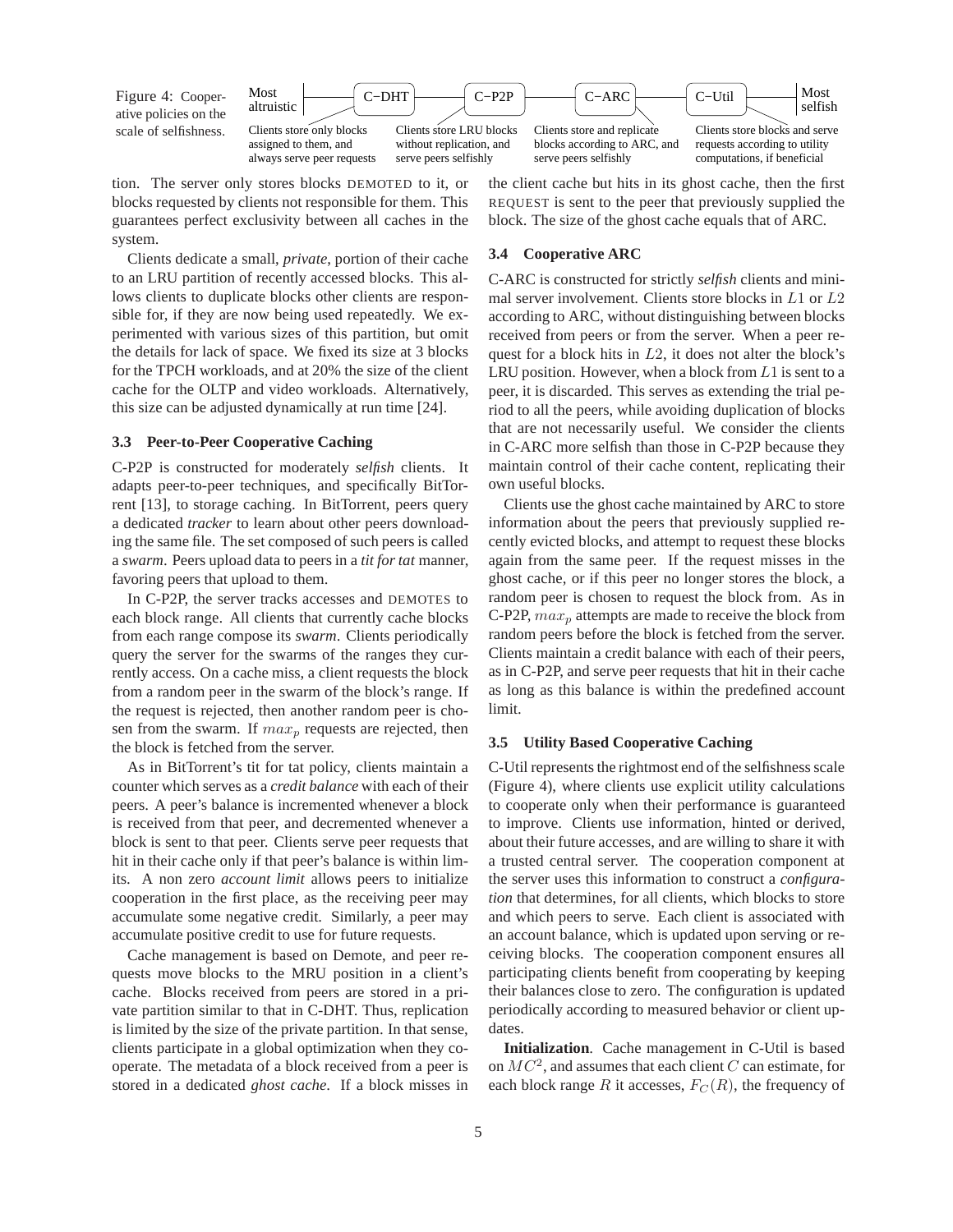accesses of C to blocks in R in a given time frame<sup>3</sup>. Initially, each client computes the *utility* it can derive from storing ranges in its cache without cooperating with others. Namely, the utility from range R is  $C_{storage} \times F_C(R)$ , the cost of storage accesses saved by storing R. The *base utility* of a client is the sum of utilities from the ranges this client would store in its cache according to  $MC^2$ . Clients agree to cooperate only if their *expected* utility is greater than their base utility.

The client access frequencies are communicated to the server, which initializes a non-cooperative *base configuration*, where the cache content of all clients is determined according to  $MC^2$ . The base configuration serves as an initialization for the construction of a cooperative configuration according to the following guidelines.

**Balanced Credit.** Each client is associated with a counter, incremented whenever this client serves a peer request and decremented whenever it receives a block from a peer. This credit balance is maintained without distinguishing which peers the client serves. A very high credit balance indicates that the corresponding client has invested too much of its resources in helping others without getting enough in return, and is therefore undesirable. A very low (negative) credit balance is also undesirable because it indicates that the corresponding client has enjoyed the help of others without contributing its own resources. Therefore, the cooperation component keeps client balances within a predefined account limit, attempting to keep them as close to zero as possible.

**Maximal Utility.**  $\langle C, R, P \rangle$  is a *cooperation transaction* in which client C agrees to store range R and serve all requests for blocks in that range originating from peer  $P$ . The utility of  $P$  from this transaction is  $(C_{storage} - C_{net} - C_{send}) \times F_P(R)$ , corresponding to the cost of storage accesses saved by receiving  $R$  from  $C$ , less the cost of receiving  $R$  from  $C$  and the cost of performing a corresponding amount of SERVES in order to accumulate the credit necessary for the transaction. The utility of C from the transaction is identical. Although in the current transaction  $C$  only performs work, it accumulates credit that it will use in another transaction as the receiving peer. Thus, when the value of the credit balance is taken into account, and as long as balances are guaranteed to stay within limits, both the serving client and the receiving peer benefit from cooperation, and their utilities increase. The cooperation component attempts to maximize the *global utility* – the sum of all client utilities.

The cooperation component greedily constructs a cooperative configuration, by iteratively adding cooperation transactions to the base configuration. The final configu-

#### **Greedy construction step**

| 01. $C =$ client with lowest account balance (within limits)                                       |  |  |  |  |  |
|----------------------------------------------------------------------------------------------------|--|--|--|--|--|
| 02. $R$ = range with lowest $F_C(R)$ stored by C                                                   |  |  |  |  |  |
| 03. $P =$ peer with highest account balance (within limits)                                        |  |  |  |  |  |
| 04. $R'$ = range with highest $F_P(R')$ not stored or received by P                                |  |  |  |  |  |
| 05. if $(F_P(R) > 0)$ // P needs R                                                                 |  |  |  |  |  |
| if (P does not store or receive R) or<br>06.                                                       |  |  |  |  |  |
| $((P \text{ stores } R) \text{ and } // \text{ benefits from saving } R' \text{ instead: }$<br>07. |  |  |  |  |  |
| $(C_{storage} \times F_P(R') > (C_{net} + C_{serve}) \times F_P(R))$<br>08.                        |  |  |  |  |  |
| add $\langle C, R, P \rangle$ to configuration<br>09.                                              |  |  |  |  |  |
| 10.<br>update account balances                                                                     |  |  |  |  |  |
| 11. // continue to next $P$ , $R$ , $C$ until all options are exhausted.                           |  |  |  |  |  |
| Client $C$ accesses block $X$ of range $R$ :                                                       |  |  |  |  |  |
| 12. Cache hit:                                                                                     |  |  |  |  |  |
| update stacks<br>13.                                                                               |  |  |  |  |  |
| 14. Cache miss:                                                                                    |  |  |  |  |  |
| 15.<br><b>if</b> client should store $R$ in current configuration                                  |  |  |  |  |  |
| <b>if</b> $(\exists P, \langle P, R, C \rangle \in$ previous configuration)<br>16.                 |  |  |  |  |  |
| REQUEST $X$ from peer $P$<br>17.                                                                   |  |  |  |  |  |
| else // or if request was rejected<br>18.                                                          |  |  |  |  |  |
| READ $X$ from server<br>19.                                                                        |  |  |  |  |  |
| 20.<br>store $X$ in cache                                                                          |  |  |  |  |  |
| 21.<br>else                                                                                        |  |  |  |  |  |
| <b>if</b> $(\exists P, \langle P, R, C \rangle \in$ current configuration)<br>22.                  |  |  |  |  |  |
| 23.<br>REQUEST X from peer $P$ // P must SERVE                                                     |  |  |  |  |  |
| 24.<br>else                                                                                        |  |  |  |  |  |
| READ-SAVE X from server $// X$ will not be stored<br>25.                                           |  |  |  |  |  |

Figure 5: High level pseudocode for greedy construction, lazy population and cooperation protocol in C-Util.

ration is communicated to the clients in the form of several bit arrays. Clients populate their caches *lazily* according to the configuration, fetching blocks only when they are requested by peers or accessed by their application. Clients REQUEST blocks from peers and SERVE peer requests according to the cooperation transactions specified by the configuration. For lack of space, we provide only a high level description of this process in Figure 5.

The cooperation component updates the configuration when a client provides new information which alter its utility or whenever a client exceeds its credit limit. This can happen because the balances are rarely exactly zero, and positive or negative credit is accumulated in client accounts. Another reason is inaccuracy of the access frequencies, causing clients to serve more requests than intended by the cooperation component. The new configuration is constructed greedily according to the current credit balances. The clients update their cache content in a lazy manner, similar to the initial population.

#### **4 Evaluation Methodology**

In this section we describe the methodology used for our analysis. We used trace driven simulations to evaluate and compare the caching approaches described above. We use two different measures to evaluate their performance, on four scenarios of data sharing and access patterns.

#### **4.1 Workloads**

We experimented with several workload characteristics. In *uniform* workloads, block accesses follow uniform dis-

<sup>&</sup>lt;sup>3</sup>The application hints used in  $MC^2$  can be converted to these frequencies by normalizing them according to the client computation speeds. They can also be updated periodically according to the observed relative access frequency of the clients.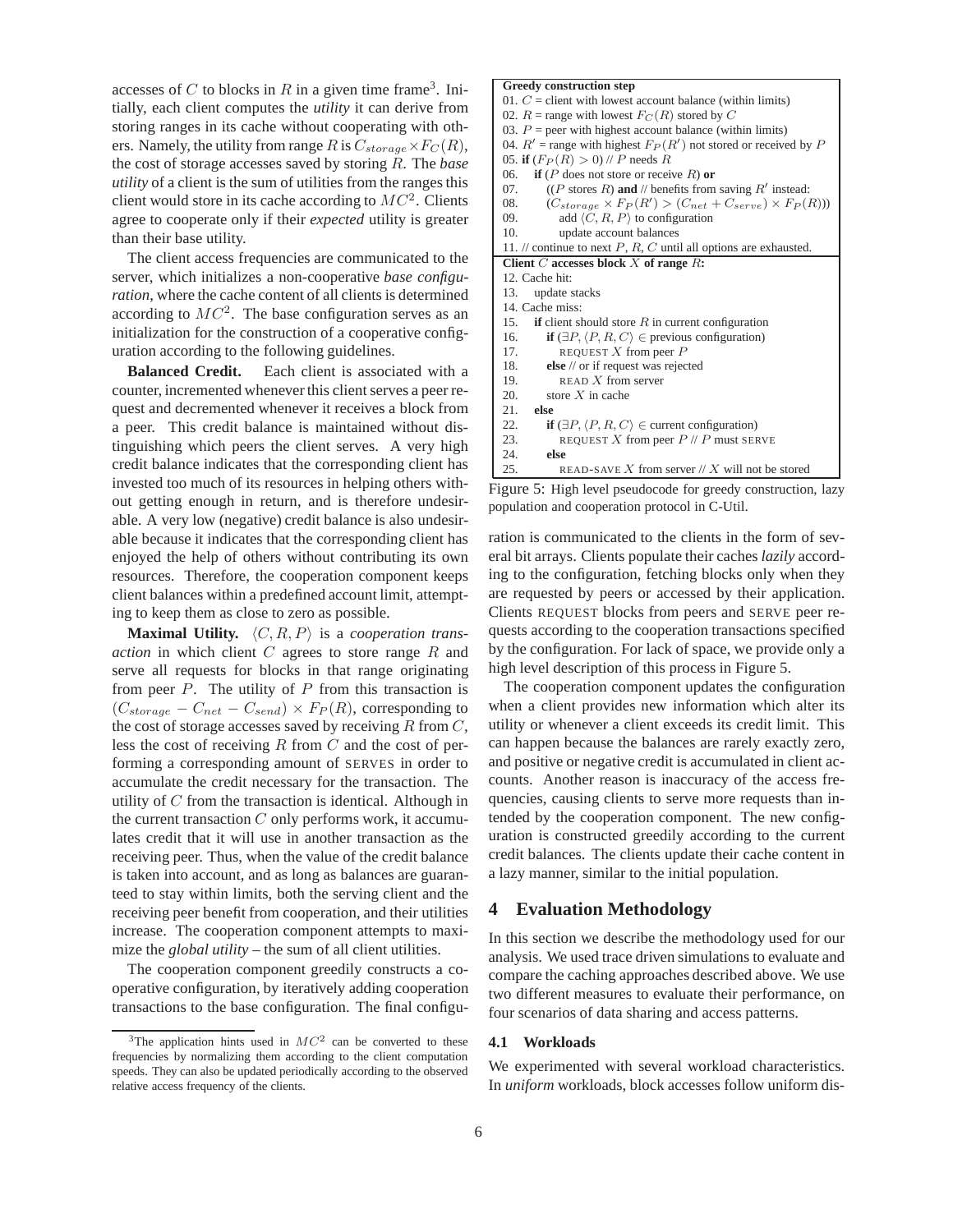| Workload        | <b>TPCH</b> | <b>TPCH</b> | O <sub>LP</sub> | Video   |
|-----------------|-------------|-------------|-----------------|---------|
|                 | queries     | sets        |                 |         |
| Correlation     | varied      | medium      | strong          | medium  |
| Access type     | uniform     | uniform     | skewed          | skewed  |
| 'Hint' accuracy | perfect     | short term  | low             | medium  |
| Stability       | stable      | dynamic     | stable          | dynamic |
| Num. requests   | 400K-6M     | 14M         | 5M              | 1.8M    |
| Unique blocks   | 36K-202K    | 220K        | 45K             | 770K    |
| Num. clients    | 2-4         | $2 - 20$    | $2 - 20$        | 50      |

Table 1: Summary of workload characteristics

tributions, whereas in *skewed* workloads, accesses exhibit non-uniform, "long tail" distributions. *Stable* workloads exhibit the same access pattern for a long period, while *dynamic* workloads change over time. In *correlated* data sharing, different clients simultaneously access the same blocks with similar access patterns and distributions. In *non-correlated* sharing, clients access the shared data at different times or with different access characteristics.

**Database I/O traces**. We first consider a scenario in which one data set is accessed by several applications, possibly launched by different departments or end users. TPCH [2] is a decision support benchmark, where queries access large amounts of data uniformly. In our first workload, each client runs a different query, executing multiple times, with different search parameters. We experimented with 7 combinations of 2 to 4 clients and queries, with varying degrees of data correlation between the queries. In the second workload, clients run all 22 queries in the TPCH benchmark, but in a different order, representing dynamic data sharing, where access patterns and pattern combinations change continuously, and blocks turn from *hot* to *cold* and vice versa.

We also consider a scenario of online transaction processing (OLTP), such as in web auctions [33] or other e-commerce applications. In our third workload, clients run the TPCC [1, 31] benchmark. Utility information for  $MC<sup>2</sup>$  and C-Util was generated in the form of application hints, using the database *explain* mechanism [48]. Table 1 summarizes the characteristics of our traces.

**Video playback.** Our last workload is composed of viewing requests to video sharing Web sites, such as YouTube. The traces were collected over a period of one month, at a medium sized ISP in Latin America (not exposed for reasons of privacy and business sensitivity), serving both private and business customers. We used request traces of the 50 most active IP addresses. The duration of the video was not always available in the traces, so we used the average values of 5 minutes and 512 Kbps for all the videos. Clients have an upload bandwidth of 1 Mbps, as in the traced ISP's network. Although in practice the bandwidth between the server and the clients or the Internet is limited, we assumed, for simplicity, that the server can serve all clients concurrently.

Utility information for  $MC^2$  and C-Util is based on viewing history, and is generated on the fly, without relying on external hints. We assumed the ISP cache collects access statistics to the most popular videos. At the beginning of each week, the server calculates the access frequencies based on statistics collected on the last day of the previous week, for 3% of the most accessed videos on this day. These frequencies *estimate* the future aggregate access distribution at the ISP, and are not necessarily accurate for each individual client.

#### **4.2 Objective Functions**

We use two different objective functions that suit our workloads. One quantifies the delay experienced by the client, while the other quantifies the Internet accesses it incurs. We explain how the costs defined in Section 2 are computed for each of the objective functions.

**Time.** To compute the I/O response time and I/O delay of database clients, we express the costs in terms of time.  $-T_{net}$  is the time it takes to transfer a data block from one cache to another. It represents a combination of computation, network, and queuing delays.

 $-T_{storage}$  is the average time spent waiting for a disk access, including queuing and seek times. A block request from the disk may complete in less than  $T_{storage}$  if the block was already being fetched when it was queued.

 $-T_{serve}$  is the time the CPU spends sending a block to a peer. During this time, the client cannot perform computation. A client experiences a delay  $\langle T_{serve} \rangle$  if it is idle, waiting for I/O, when the request arrives.

Throughout our evaluation we assume that  $T_{serve} <$  $T_{net}$  <  $T_{Disk}$ . For our basic setup we assign  $T_{serve}$  =  $50\mu secs$ ,  $T_{net} = 200\mu secs$  and  $T_{Disk} = 5msecs$ , corresponding to a local network transfer of an 8KB block and the average seek time of a SAS disk. We elaborate on more setups in Section 5.7.

**Internet access.** In the context of video playback, average I/O response time is irrelevant – the video's bit rate determines when each frame is played, and data is buffered in advance. Therefore, for the video workload, we measured the portion of requested videos served from the Internet, as well as the upload bandwidth used by the clients.

For utility calculations in C-Util, we used the relative operational costs of the ISP where the traces were collected: bandwidth within the ISP network (between all clients and between the clients and the server) was 100 times cheaper than the connection to the Internet. Although these costs represent the objective of the ISP and not of the individual clients, we assume they can be incorporated into the clients' service level agreements. Therefore, it is reasonable to base the clients' selfish decisions on this metric. Thus,  $C_{net} = 1$  and  $C_{storage} = 100$ .  $C_{serve} = 0$ , because the transfer within the ISP network is accounted for in  $C_{net}$ . In addition, *uploading* a video to a peer does not affect the client's viewing performance. However, the client's limited upload bandwidth (1 Mbps)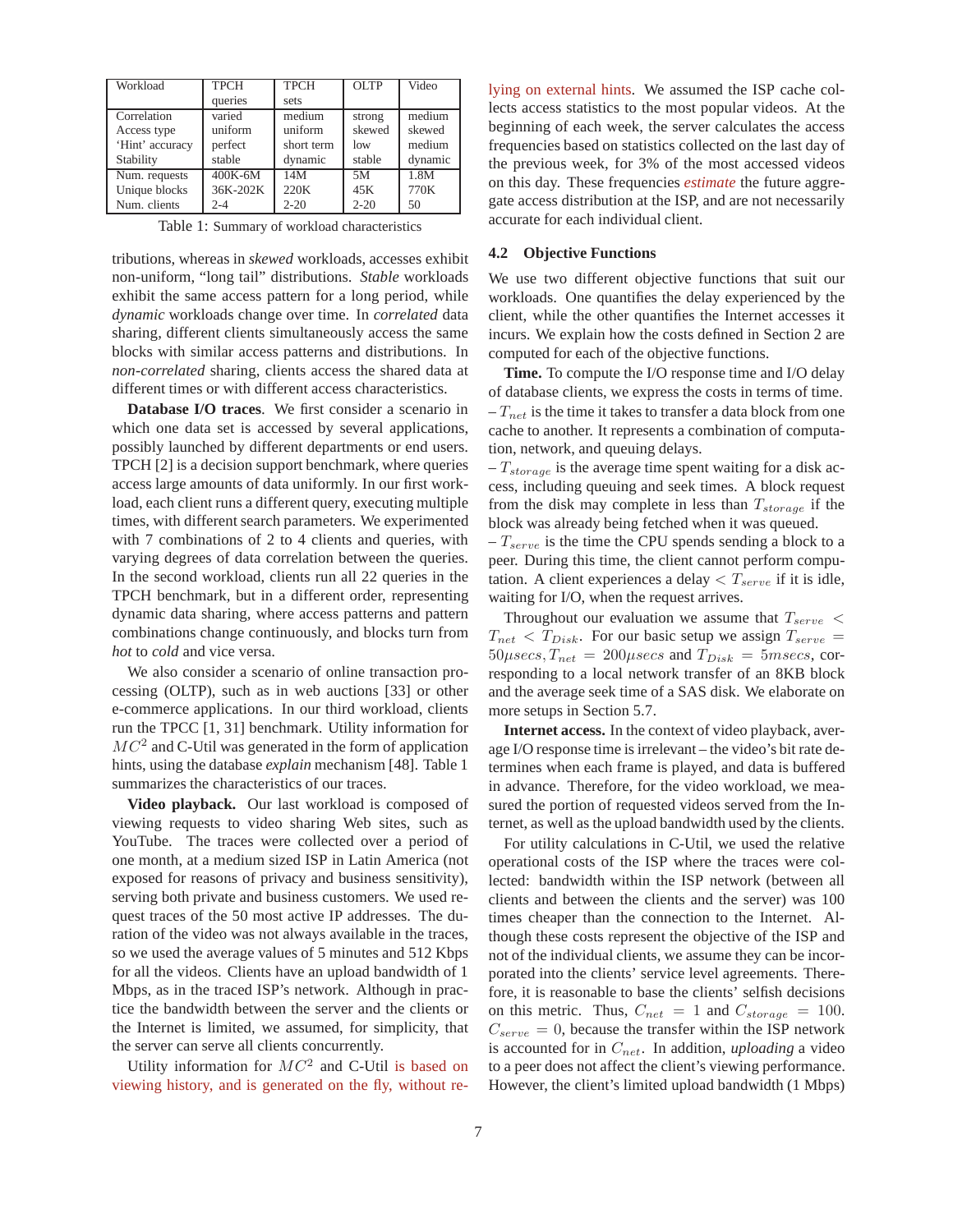Figure 6: TPCH query sets. With uniform, dynamic workloads, cooperation is always good. Exclusivity and cache replacement are the dominant factors with large and small caches, respectively.



limits the number of concurrent peers it can serve.

### **4.3 Simulator**

We used a simulation environment to experiment with a variety of storage configurations, described in detail in Section 5. We used a simulator that was used in previous studies [48] and manages I/O event queues for all clients and caches in the system. It computes the time each event spends in each queue, taking into account the interactions between requests in different queues.

We ran our simulations with a wide range of client cache sizes. We assumed that all clients have the same cache size. For the database traces, the size of the server cache is the same as one client cache, and the sizes are expressed as a fraction of the data set size in each experiment, to capture the interaction between the two. For the video traces, we fixed the server cache size at  $\frac{1}{4}$  GB per client, and varied the size of the client caches from  $\frac{1}{4}$  GB to 8 GB. Note that in the context of Web caching, this storage need not necessarily be entirely in RAM.

### **5 Evaluation**

Clients that serve peer requests invest work, and possibly valuable cache space, hoping to avoid expensive disk or Internet accesses. Our goal is to evaluate whether cooperative caching is helpful with selfish clients, and the effect the degree of selfishness has on performance.

### **5.1 TPCH query sets workload**

Figure 6 shows the average I/O delay incurred by the different policies on the TPCH sets workload (due to space limitations, we present here results only for setups with 2 and 20 clients). All clients run the same set of TPCH queries in different order, resulting in a dynamic mix of workloads. Clients recalculate their utilities whenever their workload changes. Since the changes in workload are small and there is considerable data sharing between the clients, cooperation always improves performance. However, the different approaches exhibit different behavior.

When the consolidated client cache is smaller than the data set (small client caches or few clients), selfish clients perform better because they keep their most important blocks in their private cache. C-Util, the best approach in this case, reduces the average I/O delay by as much as 32% for 2 clients and a cache size of  $\frac{1}{8}$ . Without utility calculations, C-ARC provides the best cache management, reducing the average I/O delay of ARC by as much as 15%. With large caches, clients cooperating altruistically perform better because they manage to fit the entire data set in the consolidated client cache, thanks to exclusivity. C-DHT reduces the average I/O delay of ARC by as much as 87%, with caches of size  $\frac{1}{16}$  and 20 clients.

Selfish clients fail to achieve perfect exclusivity with large caches. The main reason is that clients duplicate frequently accessed blocks and don't rely on their peers to supply them. In C-ARC this also interferes with locating less frequently accessed blocks – a peer that served them before is not obligated to store them for future accesses. Additionally, C-P2P and C-ARC are limited by their credit balance. A client that accumulates credit with some peers is unable to "cash" it if different peers hold the blocks it needs, and has to replicate those blocks in its own cache. The aggregate credit balance and the configurations constructed by the server in C-Util address these issues.

In contrast, clients in C-Util refuse to cooperate when they think they have nothing to gain. A client will decline a cooperation opportunity if the blocks it can fit in its cache as a result are not valuable enough. In the dynamic query set workload, clients do not wish to store blocks they will access only when their workload changes. With a cache of size  $\frac{1}{16}$  and 20 clients, the benefit of C-Util, the best selfish approach, is 41% less than the benefit of the altruistic C-DHT. This limitation can be addressed in two orthogonal ways. First, if the application can supply hints about future workloads, the client can incorporate them into its utility function. Second, the system can pay "extra credit," i.e., by means of SLA benefits, to clients that store blocks they don't currently need. Such incentive schemes are addressed by Algorithmic Mechanism Design [34].

Figure 7(a) shows, schematically, that cooperation is always beneficial with large caches and uniform, strongly correlated workloads. Our results show that client selfishness limits the benefits from cooperation in such scenar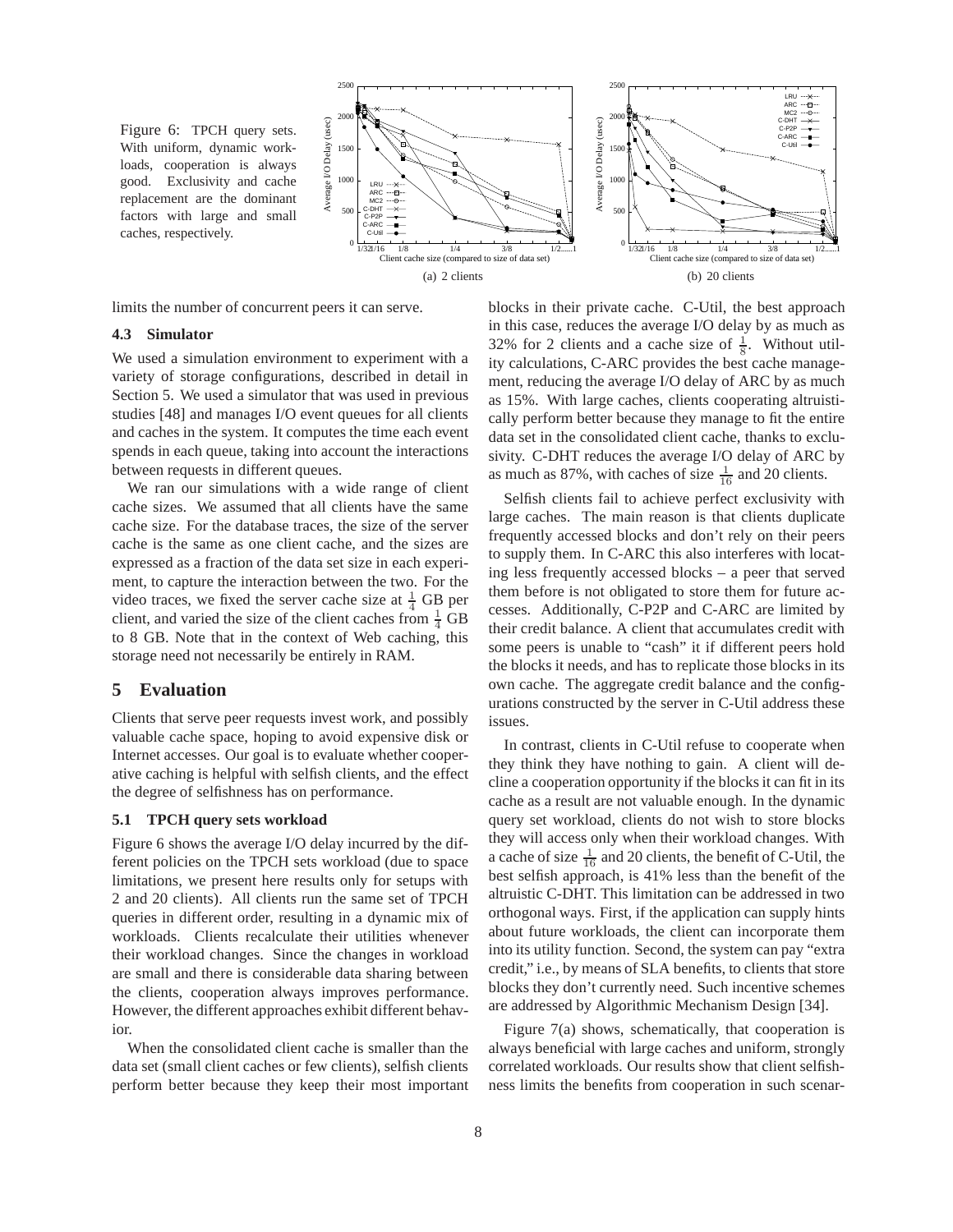Figure 7: Schematic representation of the effect of client selfishness on performance with different workload characteristics (a) uniform distribution, medium correlation (b) stable, uniform distribution (c) heavy tail distribution, medium correlation (d) Non-negligible SERVE and high access skew.





Figure 8: TPCH queries 3, 10, and 18. With predictable, stable workloads, cooperation is always good. Exclusivity and cache replacement dominate with large and small caches, respectively. C-Util achieves both.

### ios, corresponding to Rule 1 in Figure 1.

### **5.2 TPCH query combinations workload**

In our last workload, each client runs one query repeatedly, with varying parameters, as explained in Section 4.1. In such a scenario, the access frequencies are highly accurate, and the stability of the working sets provides good opportunity for cooperation. Figure 8 shows the average I/O delay incurred by the different cache management policies on three clients running TPCH queries 3,10 and 18. These queries access the same database tables with different priorities and access patterns.

Cooperation almost always improves performance with this workload, with different behaviors exhibited by different caching approaches. C-DHT and C-Util achieve the best performance improvements with exclusive caching. In C-DHT, exclusivity results from dividing the hash key space statically between clients. In C-Util the server constructs exclusive configurations, with minimal replication of very popular blocks. Similar to the query set workload, this replication is especially important when caches are small. The other policies, C-P2P and C-ARC achieve significant improvement over their non-cooperative versions only when the caches are almost as large as the entire data set. Their selfishness, combined with lack of central management, causes excessive data replication.

Figure 7(b) depicts the trend we observed in this workload; the most selfish and the most altruistic approaches achieve the best results for non-correlated workloads – these approaches include explicit block allocation and do not depend on correlation between clients. Cooperation

with approaches in the middle of the scale that lack explicit block allocation, provides only modest performance improvements. While each query combination resulted in a different access pattern and priority mix, the overall conclusion from all combinations (summarized in Figure 9) was the same, corresponding to Rule 2 in Figure 1.

#### **5.3 Video workload**

Figure 10(a) shows the portion of videos that can be served without accessing the Internet, when the different caching approaches are used. Cooperation in the video workload does not affect viewing performance, since it does not utilize the client's download bandwidth. Additionally, viewing a video directly from a peer cache is equivalent to viewing it from the server, as long as bandwidth limitations are not exceeded. Therefore, cooperation is always beneficial in this workload. The selfish C-Util is the best cooperative approach, improving its relative performance as cache sizes increase. It achieves a hit rate as high as 32% with 8 GB – an increase of 10%, 14% and 44% over the hit rates of C-P2P, C-DHT, and LRU, respectively<sup>4</sup>.

C-DHT performs well with small caches, but its performance remains constant even when client cache sizes increase beyond 4 GB. This is the result of combining altruistic behavior with uncorrelated accesses. At 4 GBs, the popular videos are already stored in the cumulative client cache, but unpopular videos fail to "enter" it: unpopular videos are often not accessed by the client responsible for them, and are therefore repeatedly fetched from the server.

Figure 10(b) shows the average upload bandwidth consumed by individual peers. The error bars, depicting standard deviation, show the load distribution between clients. The per-peer credit balances in C-P2P ensure even distribution, but also limit cooperation opportunities. C-Util is more susceptible to imbalance, but, surprisingly, achieves better load balancing than the hash keys in C-DHT. Clients using C-Util selfishly replicate extremely popular videos, while in C-DHT, arbitrary peers become "hot spots."

With small caches  $(\frac{1}{4} - \frac{1}{2}$  GB), the roles are reversed. Small caches can store only the most popular videos,

<sup>4</sup>ARC, and subsequently, C-ARC, are specifically optimized for storage I/O, explaining their inferior performance on these traces. We present their results for completeness, but omit them from the discussion.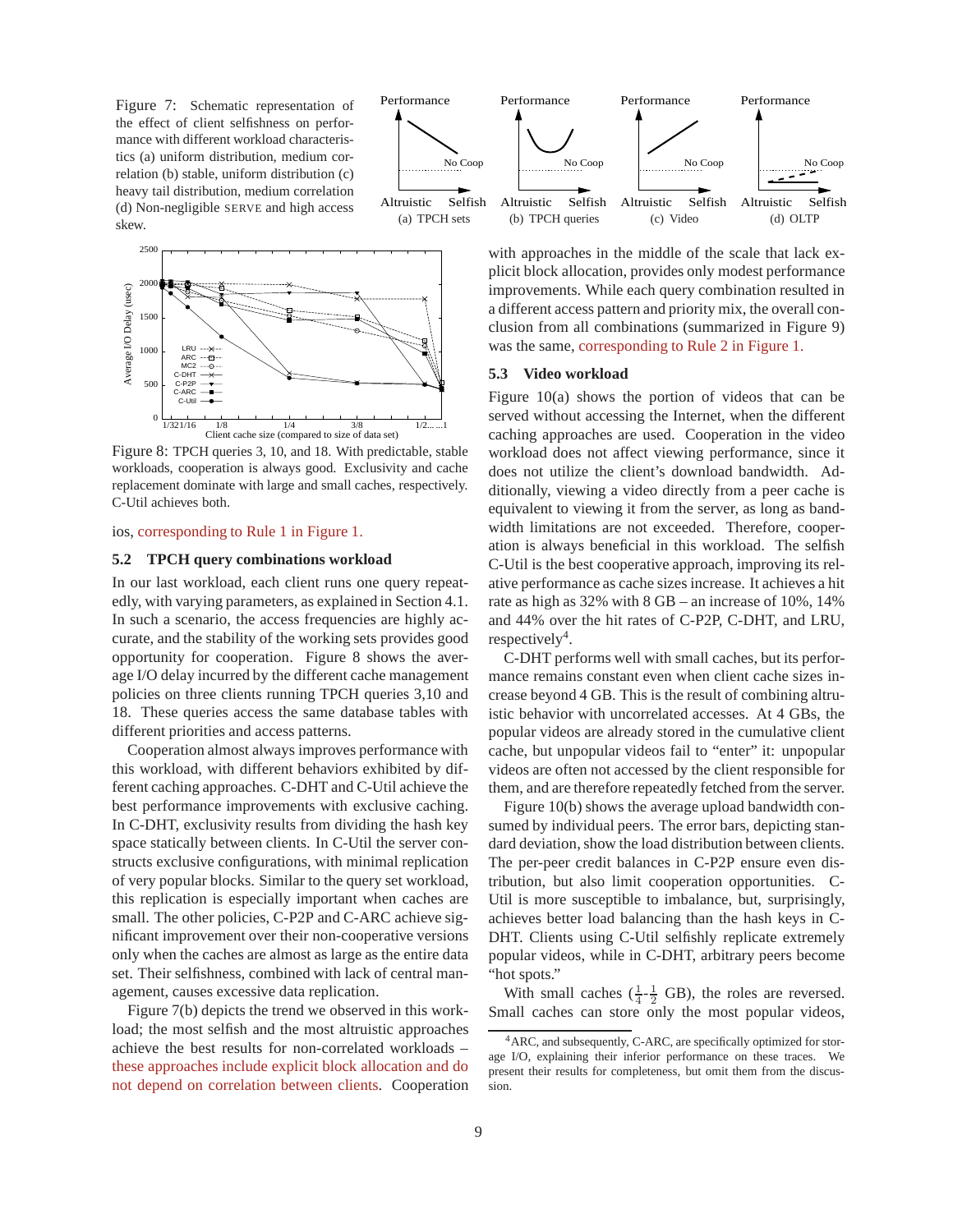Figure 9: Performance of cooperative policies on TPCH query combinations when compared to the best noncooperative policy. The combinations are ordered according to the difference between the queries, from almost identical access patterns (1,6) to different data ranges and different access patterns and block priorities (5,7,8,9). We present results for two representative cache sizes:  $\frac{1}{16}$  and  $\frac{1}{2}$ . Negative numbers represent an *increase* in I/O delay.

Figure 10: 50 clients viewing videos. Cooperation reduces the portion of requests that incur an Internet access (a), while incurring modest load on client upload bandwidth (b). The error bars depict the standard deviation, demonstrating that credit balances are useful for evenly distributing the load on the clients.



which are easily recognized by LRU. C-DHT is the best cooperative policy in this situation, outperforming C-Util. Although the most popular videos are identified by the access frequencies, the workload changes faster than the frequencies are updated. Videos which are most popular when utilities are computed thus become less popular as new videos appear in the workload, but still consume a large portion of the cache (this also explains  $MC^2$ 's poor performance on this workload). Larger caches mask this "error" and store both old and new popular videos.

Figure 7(c) schematically shows that cooperation is always helpful when its cost is negligible, even with long tail distributions and medium data correlation. Selfish considerations improve performance in this case, corresponding to Rule 3 in Figure 1.

### **5.4 OLTP workload**

Figure 11(a) shows the reduction in I/O response time achieved by cooperation between 20 clients running the OLTP workload (the results are similar for fewer clients). This workload has great cooperation potential – clients run the same workload continuously, so their data set is stable, and they agree on block priorities. Thanks to the skew in block accesses and strong temporal locality, all cooperative approaches reduce the average I/O response time. Clients gain access to a larger portion of the data without accessing the disk. However, this measure does not take into account the work clients invest in serving peers.

The cost of serving peers, the service delay, is depicted in Figure 11(b). Comparing Figure 11(b) to Figure 11(a), it is evident that the time saved by avoiding the disk accesses is less than that spent serving other peer requests. The workload skew causes the space freed in client caches to be used for infrequently accessed blocks, whose utility does not mask the cost of serving popular blocks to peers.

The average I/O delay takes this cost into account. Figure  $11(c)$  shows that the cooperative policies almost double the I/O delay of LRU in the large cache sizes. This demonstrates the importance of explicitly addressing the cost of service when evaluating the benefits from cooperation.

The solid line in Figure 7(d) represents our conclusion that with non-negligible cost of SERVE and high access skews, cooperation always degrades performance. However, the similarity between altruistic and selfish approaches is counter intuitive. We expected the behavior to resemble that depicted by the dashed line, indicating that selfish clients refuse to cooperate if their utility decreases.

Specifically, the utility calculations in C-Util were supposed to help it detect that cooperation is not beneficial with OLTP (Figure  $11(c)$ ). However, when block ranges are accessed in a nonuniform distribution, the overall utility of the range does not accurately reflect the utility of each of its blocks. With  $MC^2$ , clients selectively store only the more frequently accessed blocks within such ranges. However, with C-Util a client agrees to be responsible for a range, and is obligated to store its low prior-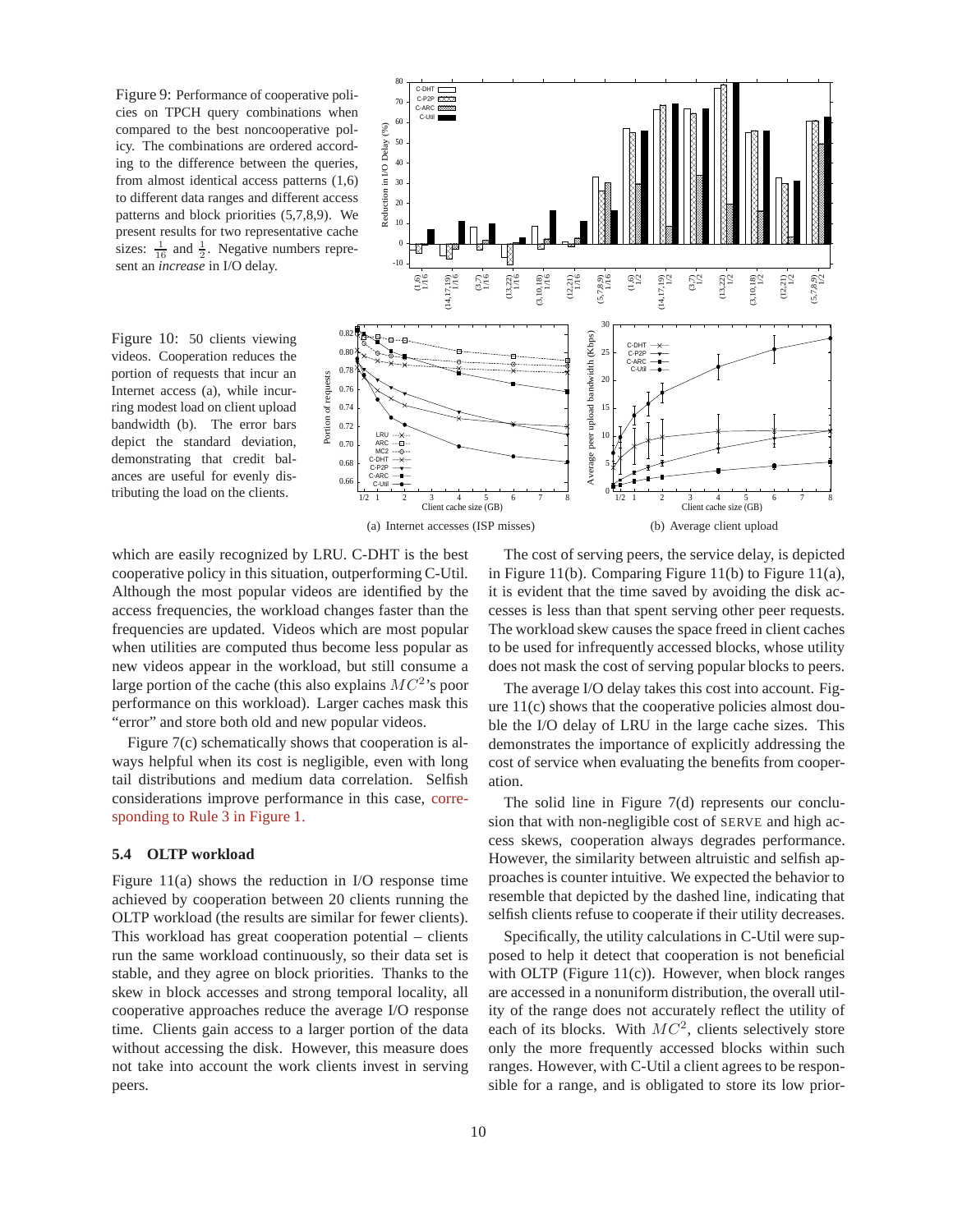

Figure 11: 20 clients run the OLTP workload, with high skew and data correlation. Cooperation reduces the average I/O response time (a) at the price of long service delays (b). The average I/O delay (c) increases with all cooperative policies.

ity blocks as well, at the expense of its own performance. Rule 4 in Figure 1 states that when non-uniform accesses are combined with inaccurate hints and non-negligible cost of SERVE, cooperation should be avoided. To detect such situations, clients relying on application hints may use online statistics, and refuse to cooperate until their workload changes.

### **5.5 Lookup Mechanisms**

Lookup mechanisms for distributed caches have been suggested in previous studies [14, 16, 17, 41], and were not the focus of our evaluation. However, insufficient lookup capabilities limit cooperation. While C-DHT and C-Util have built-in mechanisms that do not incur additional overhead, cooperation with C-ARC and C-P2P is limited by  $max_p$ , the number of peers a client is allowed to query before requesting a block from the server. When we increased  $max_p$ , their performance improved continuously. The average I/O delay of C-ARC and C-P2P decreased by as much as 63% and 76%, respectively, when  $max_p$ equaled the number of peers. Querying all the peers in the system is clearly infeasible in a practical implementation. Instead, such policies should be augmented by some external mechanism to fully utilize the cumulative caches.

#### **5.6 Account Limits and Selfishness**

The willingness of clients to cooperate is determined by their credit balance limit. Recall that clients using C-P2P and C-ARC SERVE peer requests only if their corresponding credit balance is within limits. In C-Util, the aggregate credit balance maintained by each client restricts the cooperation transactions added to the configuration. We varied the aggregate account limits in order to evaluate their effect on performance. As we increased the balance limit, we expected performance to improve as a result of additional cooperation opportunities, and the load balance to degrade, as a result of increased credit accumulation. This was indeed the case in almost all policies and workloads, although the effect was minor. The difference in average I/O delay was 0%, 1%, and 3% on average, with C-ARC, C-P2P and C-Util, respectively.

With C-Util, increasing balance limits *improved* the load balance, because clients had more opportunities to "cash" the credit they accumulated. However, in some cases, the I/O delay *increased* because, due to the insufficient accuracy of the access frequencies, clients agreed to cooperate on less valuable blocks, whose utility did not mask the additional cost of serving peers.

Account balances have a fundamental role as incentives for selfish clients to cooperate. Their non-zero limits allow clients to initiate their cooperative transactions. In existing peer-to-peer systems, proper incentives are the main contributor to the overall system's performance [18, 26]. In contrast, our analysis shows that in the context of cooperative caching, the precise value of account limits has little effect on the performance of most cooperative approaches, especially when compared to cache management and lookup capabilities. Thus, an existing peer-topeer mechanism cannot be applied "as is" to a cooperative caching system – it will not guarantee performance improvements without a suitable cache management algorithm.

#### **5.7 Storage Access Costs**

The benefit from cooperation between clients, like that of other techniques that incur space [20] and transfer [47] overhead, is sensitive to the storage access cost. We evaluated this sensitivity with several storage setups. While the rest of our results are for a high performance SAS disk, here we consider a SATA disk drive, representing long access delays, an SSD drive, representing short delays, and a controller with DRAM storage, representing high-end fast storage access [4]. Figure 12 shows the performance of the best two cooperative approaches on these setups.

We expected the benefit from cooperation to increase with  $T_{storage}$ . Indeed, with the SATA drive all policies benefit more from cooperation than they do with SAS. In fact, since  $T_{serve}$  was so much smaller than  $T_{storage}$ , the cooperative policies were able to improve performance even with the OLTP workload (not presented for lack of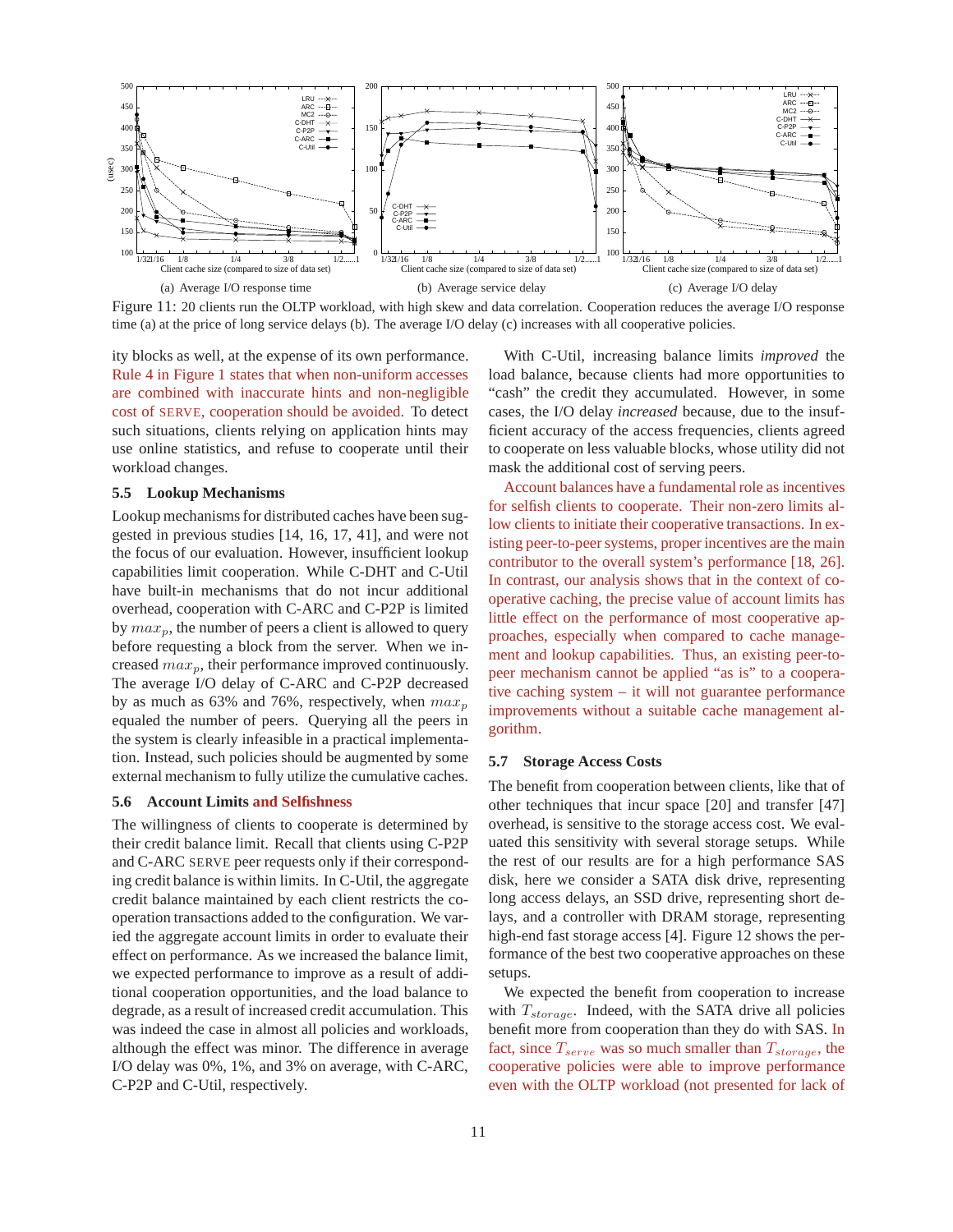#### space), corresponding to Rule 3 in Figure 1.

We also expected some benefit from cooperation with faster storage, as long as  $T_{serve} < T_{storage}$ . In practice, all cooperative policies except C-Util *increased* the average I/O delay, for all our workloads, both with SSD and with DRAM. Cooperation improves exclusivity and frees up cache buffers, but these buffers are populated with blocks that are accessed less frequently. Thus, disk accesses saved are fewer than the number of peer RE-QUEST and SERVE operations, canceling any benefit from cooperation. C-Util suffers less as a result of decreases in  $T_{storage}$  because clients estimate their utility based on the access costs and selfishly avoid cooperation in those setups.

### **5.8 Upload Bandwidth**

To evaluate the effect of the upload bandwidth bottleneck, we varied it from 1 Mbps to 4 Mbps. Recall that serving a peer request consumes 512 Kbps of the client's upload bandwidth for the duration of the video. At 2 Mbps, the average load on the peers increased by a maximum of 0.15%, 2%, and 9% for C-DHT, C-P2P and C-Util, respectively, while the number of Web accesses decreased by 0.01%, 0.1% and 1%. Further increasing the bandwidth to 4 Mbps had no effect. We conclude that while upload bandwidth was a bottleneck for C-Util, the dominating factor in the performance of C-DHT and C-P2P was the hit rate in the client caches.

### **6 Other Design Considerations**

**Write traffic.** Data sharing between multiple clients introduces conflicts when the workloads include WRITE traffic, requiring explicit cache coherency protocols to ensure correctness. Cooperative caching in itself does not introduce additional coherence issues. The precise effect of write traffic on cooperative approaches is out of this paper's scope. However, some are more suited to handle write traffic than others.

Approaches with built-in lookup mechanisms which ensure exclusivity, such as C-DHT and C-Util, can easily be augmented with a cache coherency protocol – a client responsible for a group of blocks can be in charge of their master copies. Policies such as C-P2P, which allow replication only through access to the shared cache, do not introduce coherency issues beyond those of a shared server cache. However, clients that selfishly replicate SERVED blocks, as in C-ARC, present an additional challenge.

**Multiple Servers.** Clients in large, consolidated systems, may access data from multiple storage servers with heterogenous access costs. The cache replacement mechanism in such clients must take these costs into account when deciding which block to evict. This is equivalent to allocating a separate cache partition to blocks from each server, and dynamically adjusting the sizes of these par-



Figure 12: Increasing storage access costs increases the benefit from cooperation. 20 clients run the TPCH query sets with SATA, SAS, SSD, and DRAM drives, where  $T_{storage}$  equals  $10ms$ ,  $5ms$ ,  $260\mu s$  and  $120\mu s$ , respectively.  $T_{serve}$  is  $50\mu s$ . We omit the network cost because it is also incurred by requesting a block from a peer.

titions [11]. While the replacement decisions alone are orthogonal to the cooperation protocols, clients in all cooperative approaches should have some means of identifying peers that access the same servers they do.

Clients that adhere to a configuration constructed by the server, as in C-Util, cannot adjust their partition sizes independently. Instead, we suggest that partitions be adjusted only at the end of predetermined time frames. Each server will construct its configuration for the next time frame according to the adjusted size of its respective partitions. The configurations of the different servers do not interfere with one another – they guarantee utility in independent cache partitions. Clients may use these utilities to determine their partitioning in subsequent time frames.

**Trust.** Clients in our model trust their peers in terms of data integrity and adherence to caching and cooperation protocols. In realistic environments, malicious behavior can have a detrimental effect on cooperating clients. There, existing protection mechanisms can be added to the cooperative approaches we presented. For example, Shark [6] uses encryption and opaque tokens to enable cooperation, CloudViews [19] suggests unforgeable tokens to ensure privacy in data sharing scenarios, and credit balances can prevent *free riding*, where peers maliciously receive service without contributing their own resources [13].

### **7 Related work**

Traditional storage caching approaches assumed altruistic clients in centrally managed systems. Most of them consider the global system's optimization as the only objective [17, 28, 41]. Some exploit locality of reference within a client's workload by allowing the clients to manage a private LRU partition [14, 24]. None of the above approaches consider the delay incurred by a client serving peer requests. Our results show that this delay may mask, or even exceed, the delay saved by cooperation.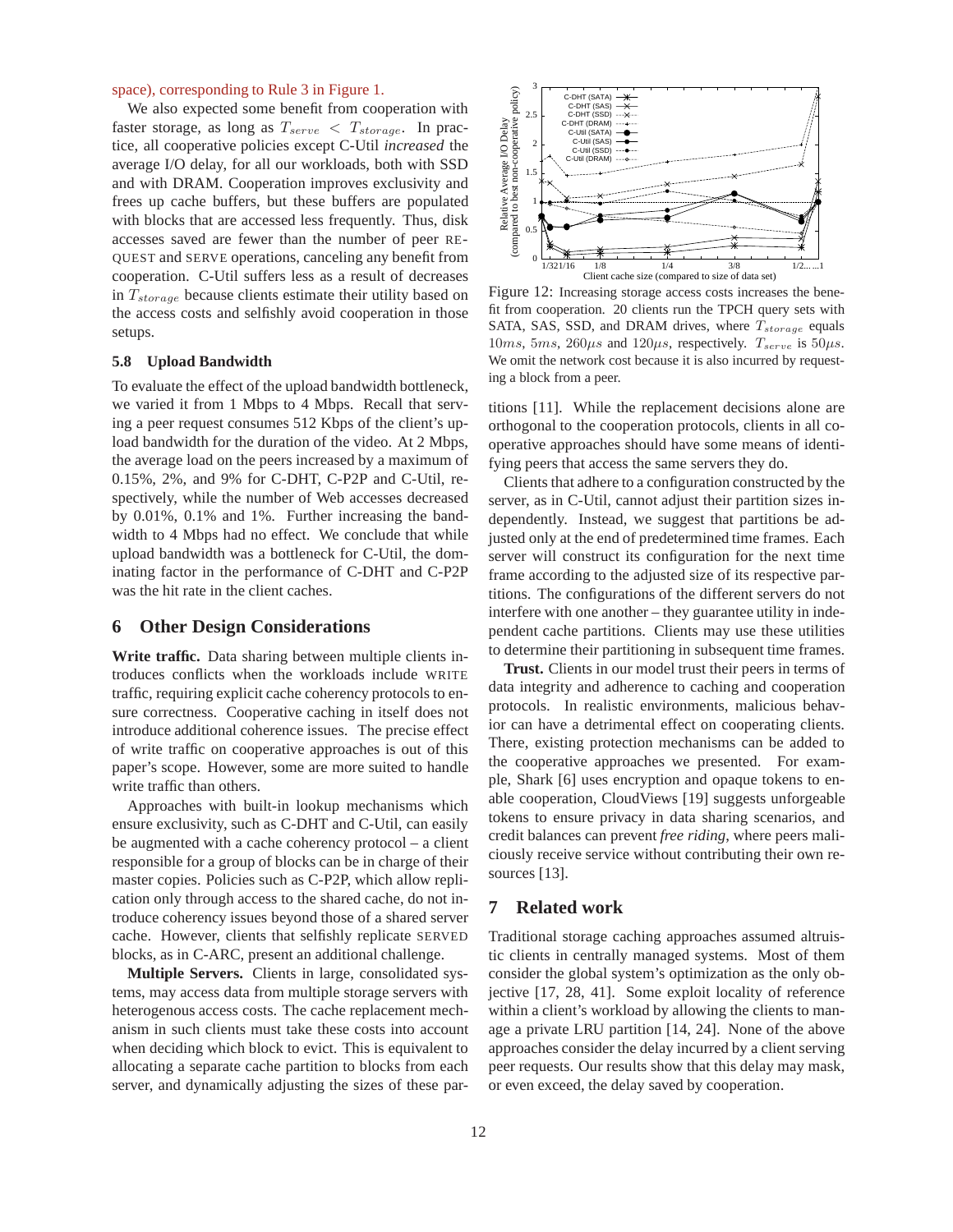Recent cooperative caching studies address load balancing between clients. Experiments with the Shark network file system [6] show significant differences in the bandwidth served by different proxies. In NFS-CD [8], the load of serving popular files is split between "delegates" when it is detected. LAC [25] equalizes cache utilization between all clients. Similarly, distributed storage systems [29, 42] and NoSQL databases [30] use hash keys to evenly distribute replicas and load between servers.

Load distribution, or "fairness", is not enough in heterogenous environments, where cache owners are autonomous and have selfish objectives. Customers that have paid for resources are expected to share them only within frameworks that guarantee "return on investment", and are likely to prefer platforms that guarantee their objectives are met. We have demonstrated that cooperative caching is possible and beneficial despite these limitations, as long as the selfish objectives are considered explicitly.

Peer-to-peer (P2P) systems constitute a large number of independent, autonomous peers, and an incentive mechanism which motivates peers to invest resources in serving others. System efficiency is evaluated by measuring its global throughput. In BitTorrent [13], peers upload data to other peers in a *tit for tat* manner. The *reputation* system in [39] enhances this mechanism. Alternatively, currency and balance based mechanisms are used for packet forwarding [49] and multicast [27] in ad hoc networks.

In such systems, peers cooperate according to their location or group assignment. However, these are shortterm cooperative transactions that usually involve a single operation. Our analysis shows that incentives alone do not guarantee performance benefits in stateful systems such as caches. To benefit from cooperation, clients must use a suitable cache management algorithm that allows them to evict blocks from their cache, and rely on their peers to store these blocks and provide them when requested, for an agreed upon period of time.

Auction based mechanisms were suggested for managing resources in distributed systems [9]. Similarly, economic models for setting the price of services on a supplyand-demand basis were suggested for job scheduling in grid systems [10]. These models capture the interaction between conflicting objectives of different entities, and allow for long-term agreements. However, the resulting mechanisms are prohibitively difficult to implement and carry significant computation and network overheads. Similarly, other models such as cooperative game theory or detailed market models, are generally computationally hard, and do not guarantee a stable system state [45]. In contrast, the selfish cooperative approaches we presented provide sufficient incentives for selfish caches to cooperate while employing only simple or greedy heuristics.

## **8 Conclusions and Future Work**

Resource sharing is becoming increasingly popular, entailing significant benefits for users in large scale distributed systems. Cooperative caching has long been suggested as a means to increase cache utilization and improve performance. In consolidated systems, and particularly in infrastructure-as-a-service clouds, it can also reduce operational costs by enabling dynamic resource scaling. We introduced a new model for cooperative caching in such environments, where clients are selfish and cooperate based on their expected return on investment.

We proposed four cooperative approaches for clients of varying degrees of selfishness. Our analysis shows that when applied correctly, cooperative caching can greatly improve performance in many system and workload combinations. However, in some scenarios, imposing cooperation can significantly degrade performance. We summarize our findings in the form of basic guidelines for identifying *when* caches should cooperate, and *how*.

Our guidelines and basic cooperation schemes can be combined into a general management policy, that will automatically detect whether cooperative caching can improve performance, and recommend (or apply) the most suitable scheme according to the workload and system characteristics. This high level policy can also detect workload and topology changes, and instruct the clients how to adjust their behavior accordingly.

### **References**

- [1] TPC Benchmark C Standard Specification, Rev. 5.6.
- [2] TPC Benchmark H Standard Specification, Rev. 2.1.0.
- [3] A Framework for Data Center Energy Productivity. White Paper 13, The Green Grid, 2008.
- [4] Kaminario K2 All Solid-State SAN Storage, 2011.
- [5] O. Agmon Ben-Yehuda, M. Ben-Yehuda, A. Schuster, and D. Tsafrir. The Resource-as-a-Service (RaaS) Cloud. Hot-Cloud 2012.
- [6] S. Annapureddy, M. J. Freedman, and D. Mazières. Shark: Scaling File Servers via Cooperative Caching. NSDI 2005.
- [7] L. N. Bairavasundaram, G. Soundararajan, V. Mathur, K. Voruganti, and S. Kleiman. Italian for Beginners: The Next Steps for SLO-based Management. HotStorage 2011.
- [8] A. Batsakis and R. Burns. NFS-CD: Write-Enabled Cooperative Caching in NFS. *IEEE Trans. Parallel Distrib. Syst.*, 19:323–333, March 2008.
- [9] A. Batsakis, R. Burns, A. Kanevsky, J. Lentini, and T. Talpey. CA-NFS: A Congestion-aware Network File System. *Trans. Storage*, 5:15:1–15:24, 2009.
- [10] R. Buyya, D. Abramson, J. Giddy, and H. Stockinger. Economic models for resource management and scheduling in Grid computing. *Concurrency and Computation: Practice and Experience*, 14(13-15):1507–1542, 2002.
- [11] P. Cao and S. Irani. Cost-aware www proxy caching algorithms. USITS 1997.